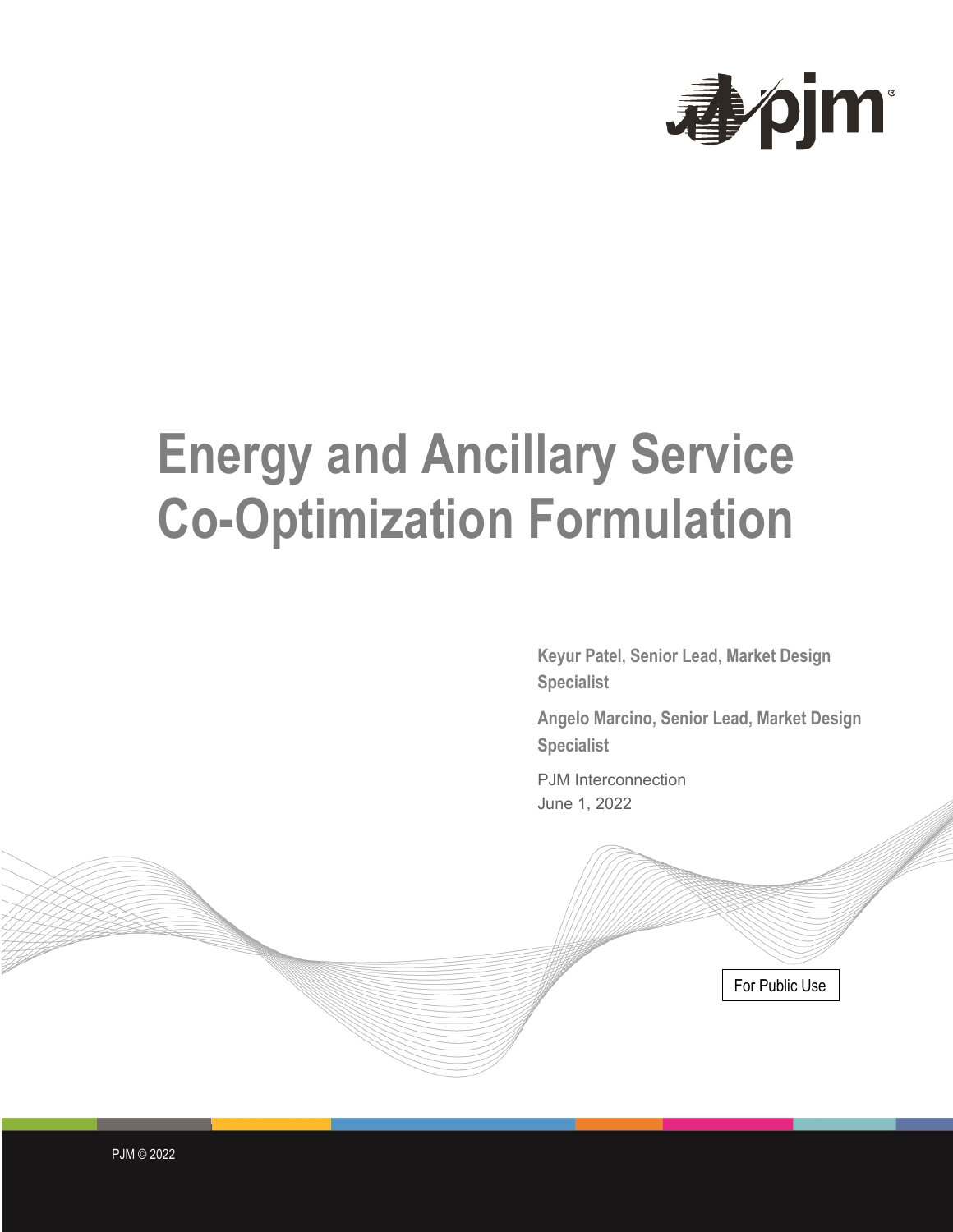

This page is intentionally left blank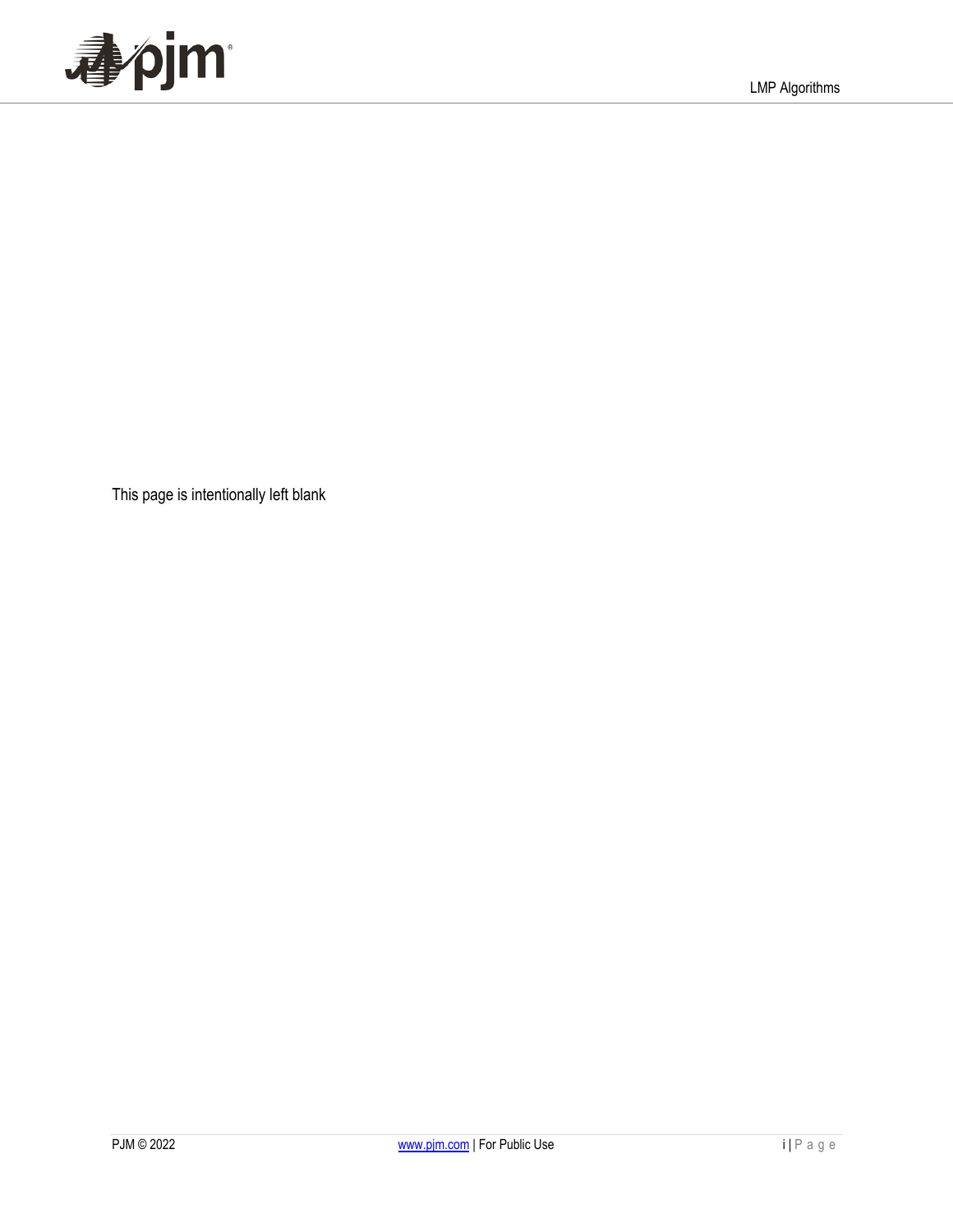

# **Table of Contents**

| L.   |           |                |  |
|------|-----------|----------------|--|
| II.  |           |                |  |
|      |           |                |  |
|      | В.        |                |  |
|      | C.        |                |  |
|      | D.        |                |  |
|      | Е.        |                |  |
|      | F.        |                |  |
|      | G.        |                |  |
|      | Η.        |                |  |
| III. |           |                |  |
|      | А.        |                |  |
|      | <b>B.</b> |                |  |
|      |           |                |  |
|      |           | $\mathbf{1}$ . |  |
|      |           | $\mathfrak{D}$ |  |
|      | D.        | 3.             |  |
|      |           | $\mathbf{1}$ . |  |
|      |           | 2.             |  |
|      |           |                |  |
|      |           | $\mathbf{1}$ . |  |
|      |           | 2.             |  |
| IV.  |           | 3.             |  |
|      |           |                |  |
|      |           |                |  |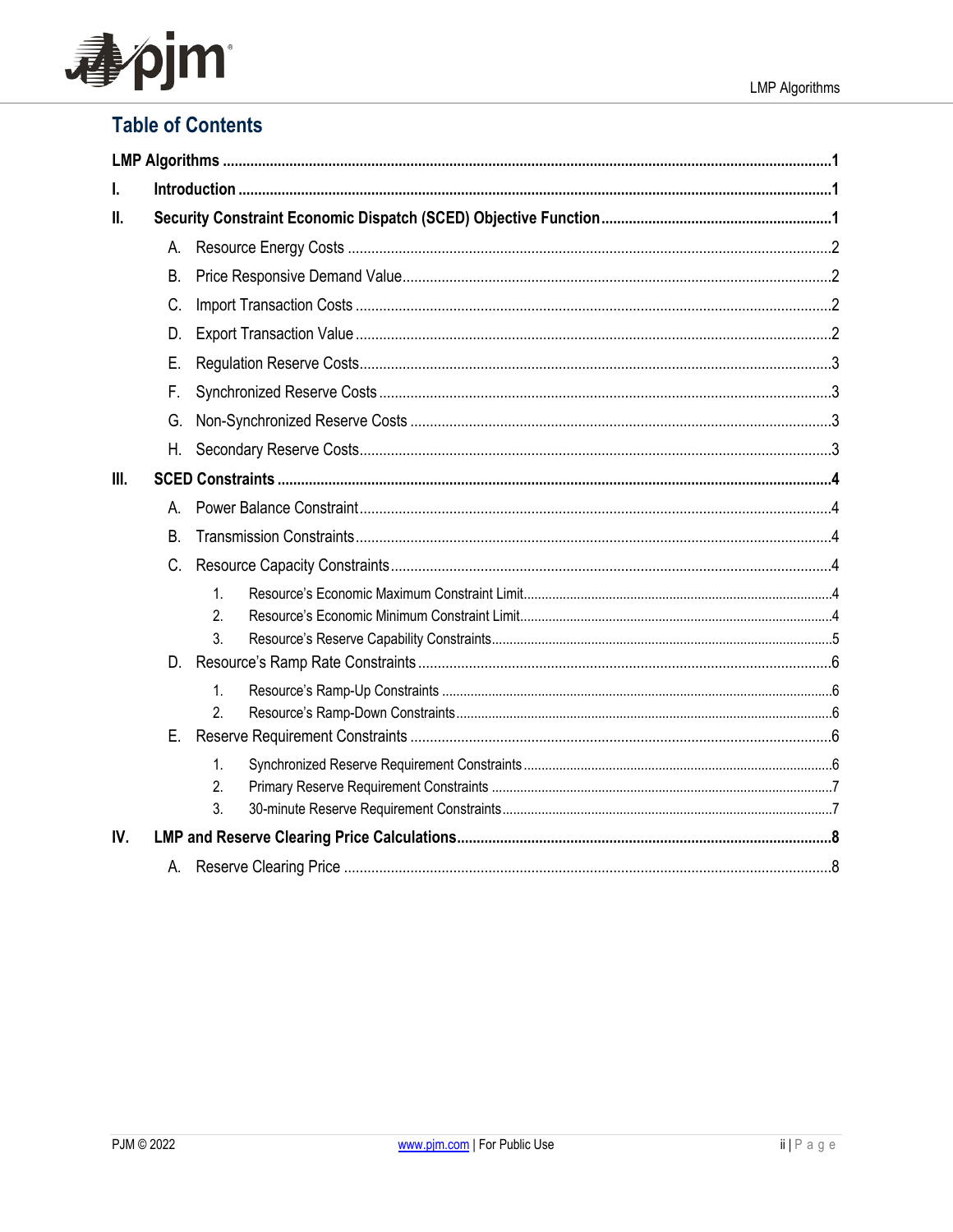

# <span id="page-3-0"></span>**I. Introduction**

This document provides a high-level mathematical formulation and explanation of the objective function used in the clearing of the Energy and Ancillary Service Markets. The intent of this document is to provide a better understanding of the mechanics.

Due to the approaching implementation of Reserve Price Formation, the paper provides details on the Secondary Reserve market. Such costs and constraints will not be considered until the implementation, scheduled for 10/1/2022.

# <span id="page-3-1"></span>**II. Security Constraint Economic Dispatch (SCED) Objective Function**

SCED is a mathematical model that generates the most economic resource dispatch during Real-time operations while considering key system operating constraints, such as power balance, reserve requirements, transmission congestion, as well as resource parameters, such as ramp rates, minimum and maximum output capability. The overall objective function of the SCED algorithm is to minimize the total system product cost over the study interval(s).

## **MINIMIZE {**Resource Energy Costs

- Price Responsive Demand Value
- + Import Transaction Cost
- Export Transaction Value
- + Regulation Reserve Costs
- + Synchronized Reserve Costs
- + Non-Synchronized Reserve Costs
- + Secondary Reserve Costs
- + Various Applicable Violation Penalties\***}**

\*Note: Includes transmission constraint violation penalties, energy surplus and deficit penalties, regulation and reserves violation penalties, etc.

The objective function cost terms are described below. For purposes of the following equations, the parameters are defined as:

- *n = Number of Resources*
- *PRD = Price Responsive Demand*
- *ImportTran. = Number of import transactions*
- *ExportTran. = Number of export transactions*
- *RegResource = Number of Regulation eligible resources*
- *SRResource = Number of eligible Synchronized Reserve resources*
- *NSRResource = number of resources eligible for Non-Synchronized Reserve and not committed for energy*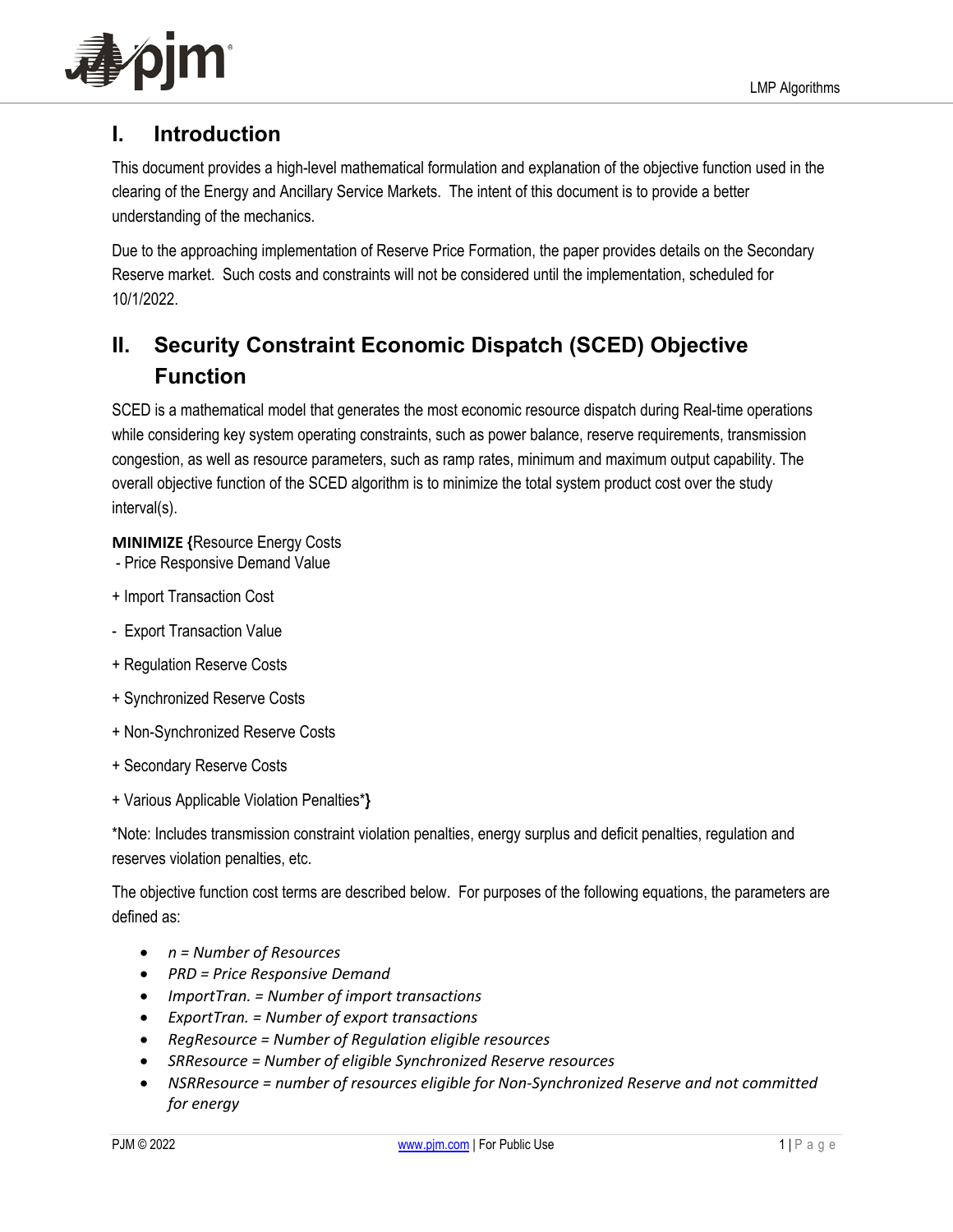

- *SecRResource = Number or resources eligible for Secondary Reserve*
- *LS = Loss Sensitivities*

## <span id="page-4-0"></span>*A. Resource Energy Costs*

Resource energy costs apply only to generation resources and Economic Load Response resources. Energy costs are expressed mathematically in the SCED objective function as follows:

#### *Resource Energy Costs*

$$
\sum_{i=1}^{n} Energy_MW(i) * EnergyOfferCurve(i) \quad for \forall i \in n \, number \, of \, resources
$$

## <span id="page-4-1"></span>*B. Price Responsive Demand Value*

Price Responsive Demand value is expressed mathematically in the SCED objective function as follows:

#### *Price Responsive Demand Value*

$$
\sum_{i=1}^{PRD} PRD_MW(i) * EnergyOfferCurve(i) \quad for \forall i \in PRD \, resources
$$

## <span id="page-4-2"></span>*C. Import Transaction Costs*

Import transaction cost is expressed mathematically in the SCED objective function as follows:

#### *Import Transaction Cost*

ImportTran.

$$
\sum_{i=1}
$$
 *Import Transaction MW*(*i*) *\* Import Transaction offer Curve*(*i*) *for*  $\forall$  *i Elmport Tran and in part if in part if in part if in part if in part if in part if in part if in part if in part if in part if in part if in part if in part if in part if in part if in part if in part if in part if in part if in part if in part if in part if in part if in part if in part if in part if in part if in part if in part if in part if in part if in part if in part if in part if in part if in part if in part if in part if in part if in part if in part if in part if in part* 

## <span id="page-4-3"></span>*D. Export Transaction Value*

Export value is expressed mathematically in the SCED objective function as follows:

#### *Export Transaction Value*

ExportTran.

 $i=1$  $Export\_Transaction\_MW(i) * Export\,Transaction\,Bid\,Curve(i)$  for  $\forall i \in ExportTran.$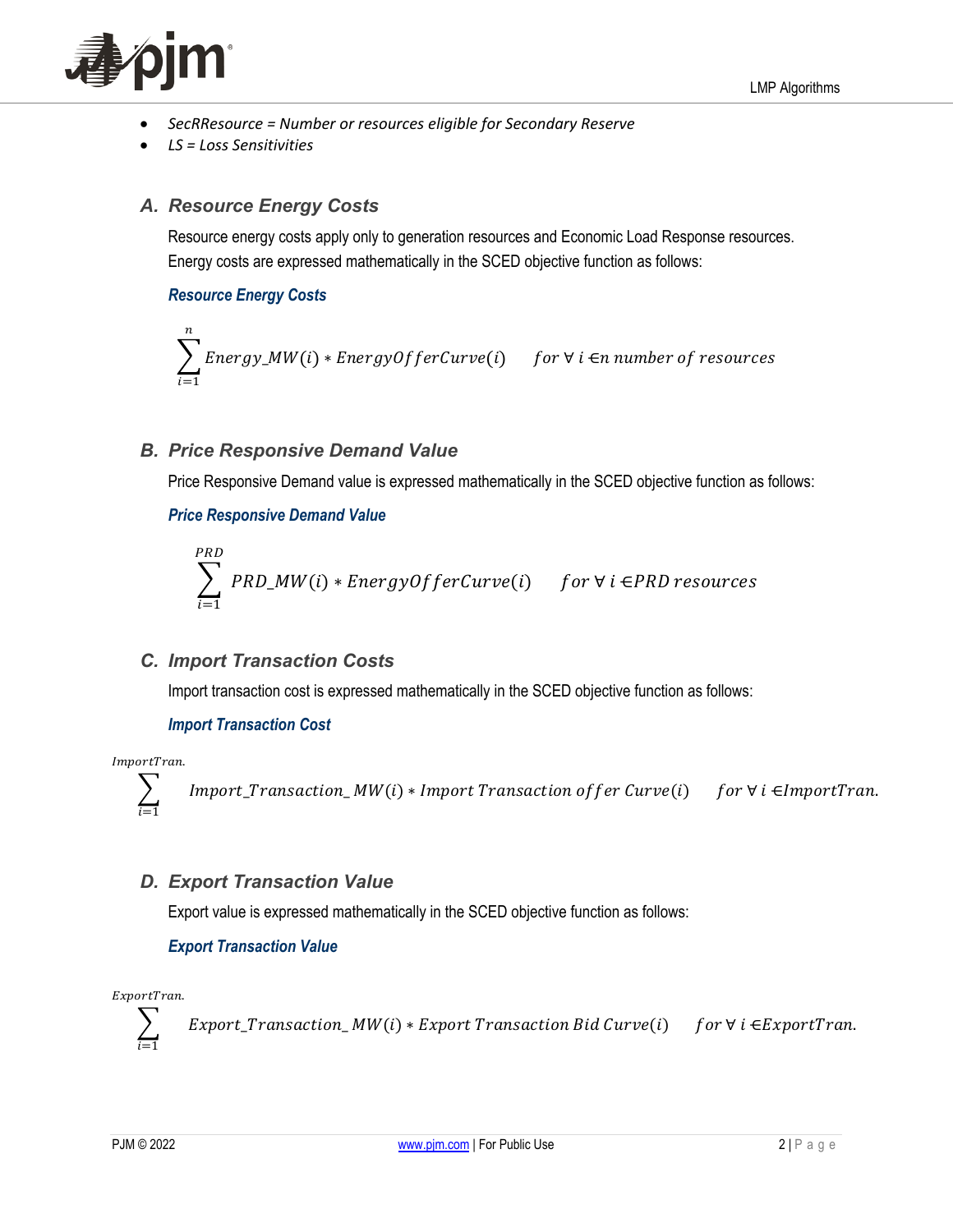

# <span id="page-5-0"></span>*E. Regulation Reserve Costs*

Regulating reserve costs apply only to regulation-eligible resources. Regulating reserve costs are expressed mathematically in the SCED objective function as follows:

$$
\sum_{i=1}^{RegResource} Reg_MW(i) * RegOffer(i) \quad for \forall i \in RegResource
$$

# <span id="page-5-1"></span>*F. Synchronized Reserve Costs*

Synchronized Reserve costs apply to all synchronized reserve eligible resources. Synchronized Reserve costs are expressed mathematically in the SCED objective function as follows:

$$
\sum_{i=1}^{SRResource} SR\_MW(i) * SRofferCurve(i) \quad for \forall i \in SRResource
$$

# <span id="page-5-2"></span>*G. Non-Synchronized Reserve Costs*

Non-Synchronized Reserve costs apply to all non-synchronized reserve eligible resources. Non-Synchronized Reserve costs are expressed mathematically in the SCED objective function as follows:

$$
\sum_{i=1}^{NSR resource} NSR_MW(i) * NSRofferCurve(i) \quad for \forall i \in NSRResource
$$

## <span id="page-5-3"></span>*H. Secondary Reserve Costs*

Secondary Reserve costs apply to all synchronized reserve eligible resource. Secondary Reserve costs are expressed mathematically in the SCED objective function as follows:

$$
\sum_{i=1}^{SecRResource} SecR_MW(i) * SecRofferCurve(i) \quad for \forall i \in SecRResource
$$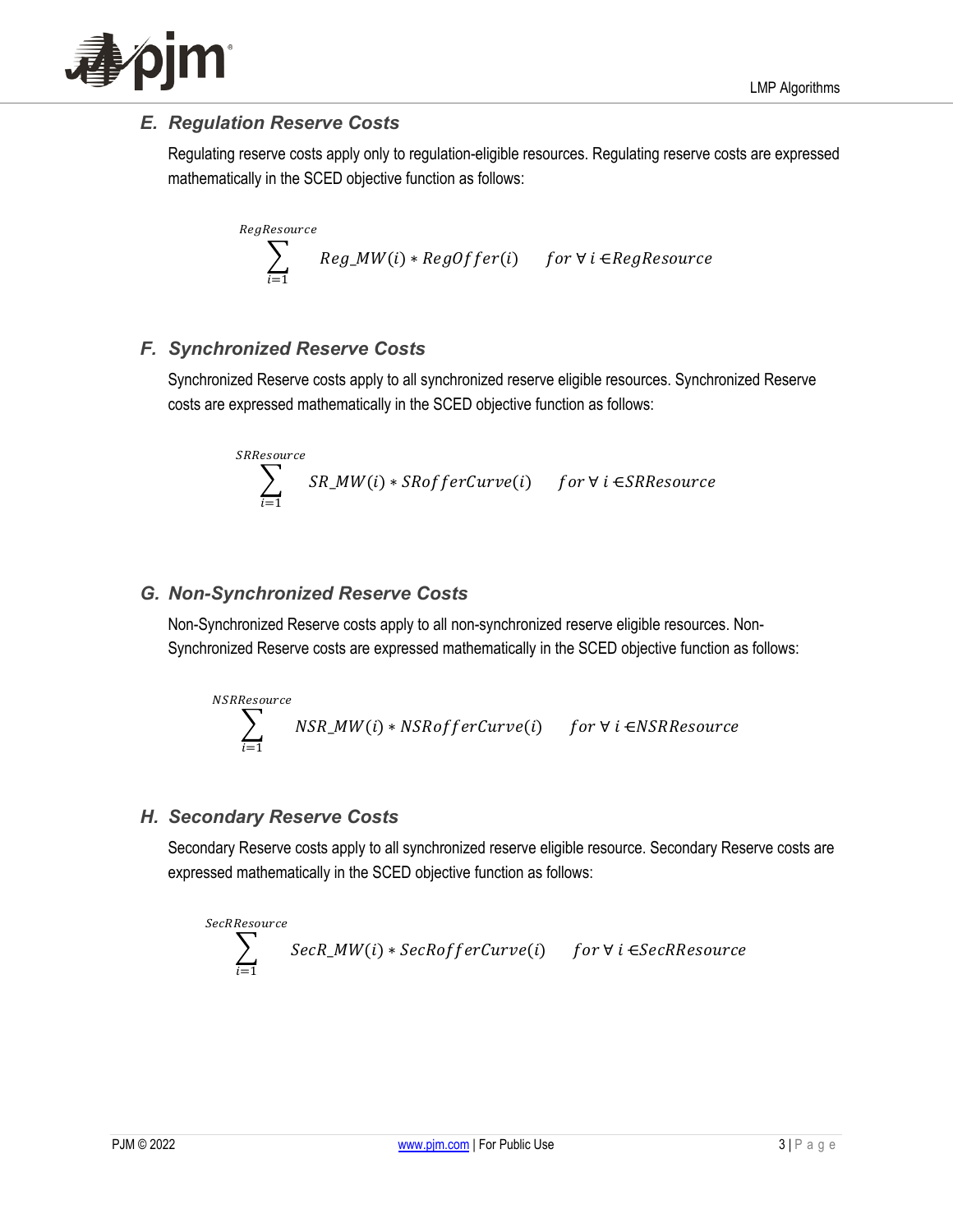

# <span id="page-6-0"></span>**III. SCED Constraints**

The objective function of SCED is minimized subject to the following constraints in optimizations.

# <span id="page-6-1"></span>*A. Power Balance Constraint*

The power balance constraint in SCED ensures that all energy injected into the PJM system during the dispatch interval balances with all energy withdrawal including losses in the system.

 $\sum_{i=1}^{n} (1 - LS(i)) * Energy_{MW(i)} +$  $\sum_{i=1}^{importTran.}$  $\sum_{i=1}^{import Tran.}(1-LS(i))*Import_{Transaction_{MW(i)}} - \sum_{i=1}^{ExportTran.}$  $\frac{ExportTran.}{E(z)}(1 - LS(i)) * Export_{Transaction_{MW(i)}} - \sum_{i=1}^{PRD}(\sum_{i=1}^{PQ(i)}{e_i})$  $(1 \cdot$  $=$  Load Forecast

# <span id="page-6-2"></span>*B. Transmission Constraints*

The transmission constraints in SCED ensure that the flows over the monitored transmission constraints are within the applicable limits of transmission lines.

$$
\sum_{i=1}^{n} Energy\_MW(i) * DFax(i,k) + \sum_{i=1}^{importTran.} Import\_Transaction\_MW(i) * DFax(i,k) - \sum_{i=1}^{EXPOTTran.} Emport\_Transaction\_MW(i) * DFax(i,k) - \sum_{i=1}^{PRD} PRD\_MW(i) * DFax(i,k) \le Line Limit; for \forall k \in active Transmission constraints
$$

# <span id="page-6-3"></span>*C. Resource Capacity Constraints*

# <span id="page-6-4"></span>**1. Resource's Economic Maximum Constraint Limit**

n  $i=1$ Energy\_MW(i) + SR\_MW(i) + SecR\_MW(i) + Reg\_MW(i)  $\leq E \text{coMax}(i)$  ; for  $\forall$  i  $\in$ n, where  $n$   $\in$ committed r

## <span id="page-6-5"></span>**2. Resource's Economic Minimum Constraint Limit**

$$
\sum_{i=1}^{n} Energy_MW(i) + Reg_MW(i) \ge EcoMin(i) ; for \forall i \in n, where n \in committed \, resources
$$

## <span id="page-6-6"></span>**3. Resource's Reserve Capability Constraints**

 $\overline{n}$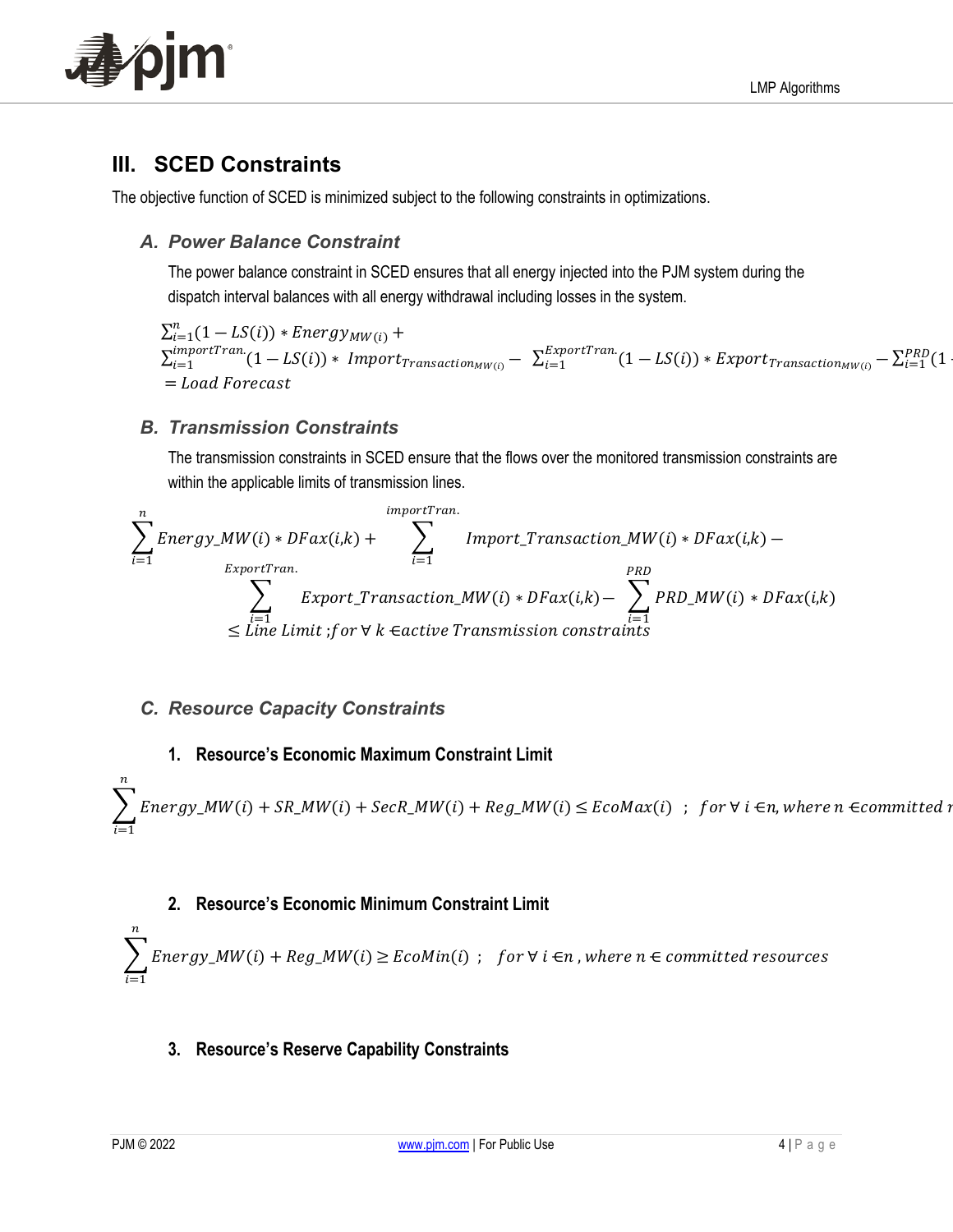

#### *Resource's Synchronized Reserve Capability Constraints*

$$
\sum_{i=1}^{n} SR\_MW(i) \leq RampRate(i) * 10 ; for \forall i \in n, where n \in committed \, resources
$$

#### *Resource's Non-Synchronized Reserve Capability Constraints*

 $\boldsymbol{n}$  $i=1$  $NSR\_MW(i) \leq EcoMin(i) + (10 - startup \ plus \ notification time) * RampRate(i) \ ; \ for \ \forall \ i \in \neg \, , where \ n \in elw.$ 

#### *Resource's Online Secondary Reserve Capability Constraints*

$$
\sum_{i=1}^{n} SecR_{MW(i)} \leq RampRate(i) * 20 \quad ; \quad for \forall i \in n, where \, n \in committed \, resources
$$

#### *Resource's Offline Secondary Reserve Capability Constraints*

n  $i=1$ SecR\_MW(i)  $\le$  RampRate(i)  $*$  20  $\;$  ;  $\;$  for  $\forall$  i  $\in$ n , where  $n$   $\in$  of fline resources with startup plus notification

 $\overline{i=1}$ SecR\_MW(i)  $\leq$  EcoMin(i) + (30 – startup plus notificatin time) \* RampRate(i) ; for  $\forall$  i  $\in$ n, where  $n \in$  oj

 $\boldsymbol{n}$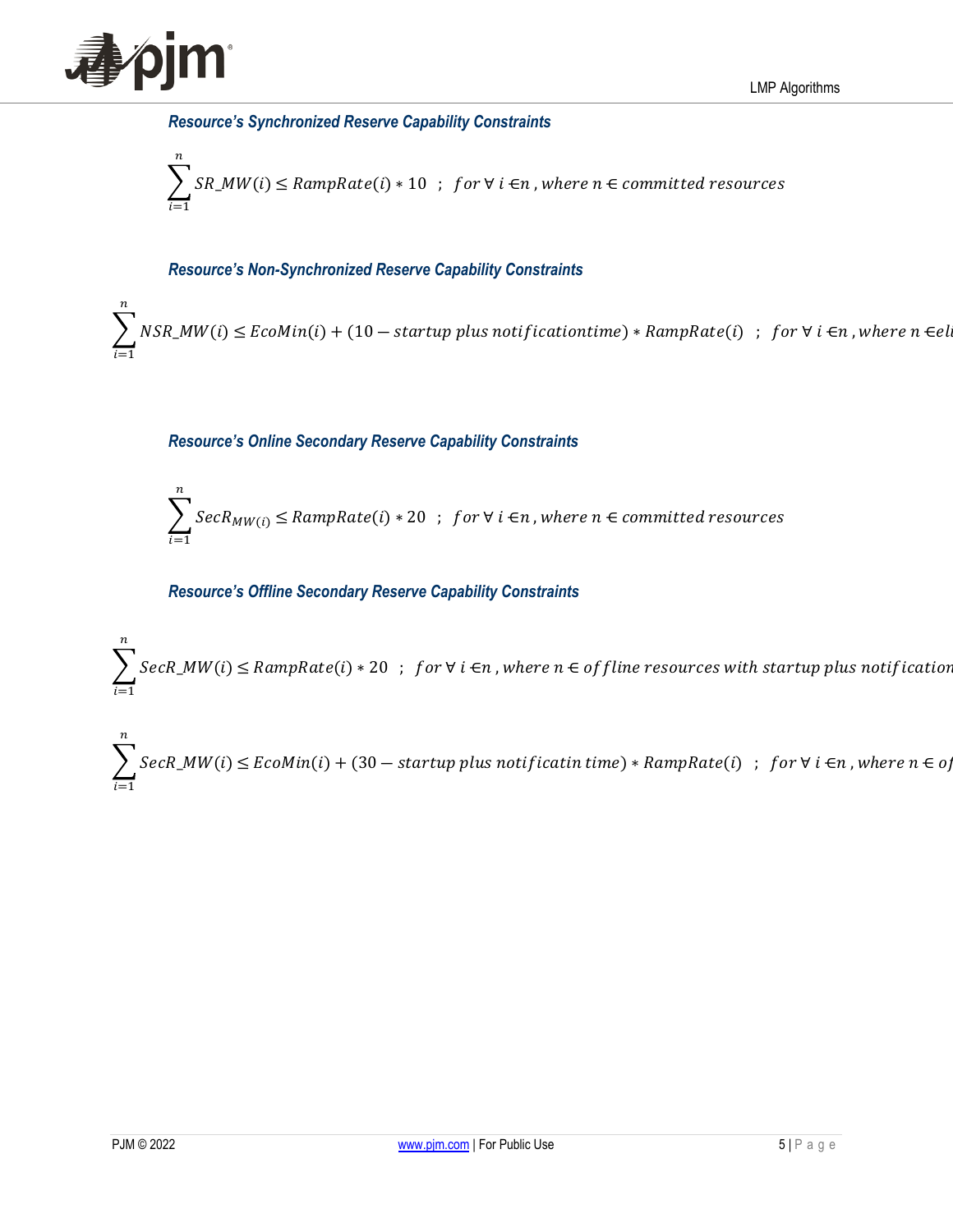

## *Resource's Regulation Capability Constraints*

$$
\sum_{i=1}^{n} Reg\_MW(i) \leq Min[0.5 * (RegMax(i) - RegMin(i)),RegOfferMW(i)] ; for \forall i \in n, where n \in RegulationE
$$

- <span id="page-8-1"></span><span id="page-8-0"></span>*D. Resource's Ramp Rate Constraints*
	- **1. Resource's Ramp-Up Constraints**

$$
\sum_{i=1}^{n} Energy_MW(i) \le Initial_MW(i) + RampRate(i) * 5 \quad ; \text{ for } \forall i \in n,
$$
  
where n  $\in \text{committed resources}$ 

<span id="page-8-2"></span>**2. Resource's Ramp-Down Constraints**

$$
\sum_{i=1}^{n} Initial_MW(i) - Energy_MW(i) \geq RampRate(i) * 5; \quad for \forall i \in n,
$$
  
where  $n \in committed \, resources$ 

# <span id="page-8-3"></span>*E. Reserve Requirement Constraints*

# <span id="page-8-4"></span>**1. Synchronized Reserve Requirement Constraints**

For RTO reserve requirement:

$$
\sum_{i=1}^{n} SR\_MW(i) \geq RTO\_SR\_Reserve\_Required \quad ; for \forall \ i \in n \ no. of \ resources;
$$

For each sub-zone z:

$$
\sum_{i=1}^{n} SR\_MW(i)
$$
\n
$$
\geq Subzone\_SR\_Reserve\_Required \quad ; for \forall i \in n \, no. of \, resources, n
$$
\n
$$
\in subzone \, z;
$$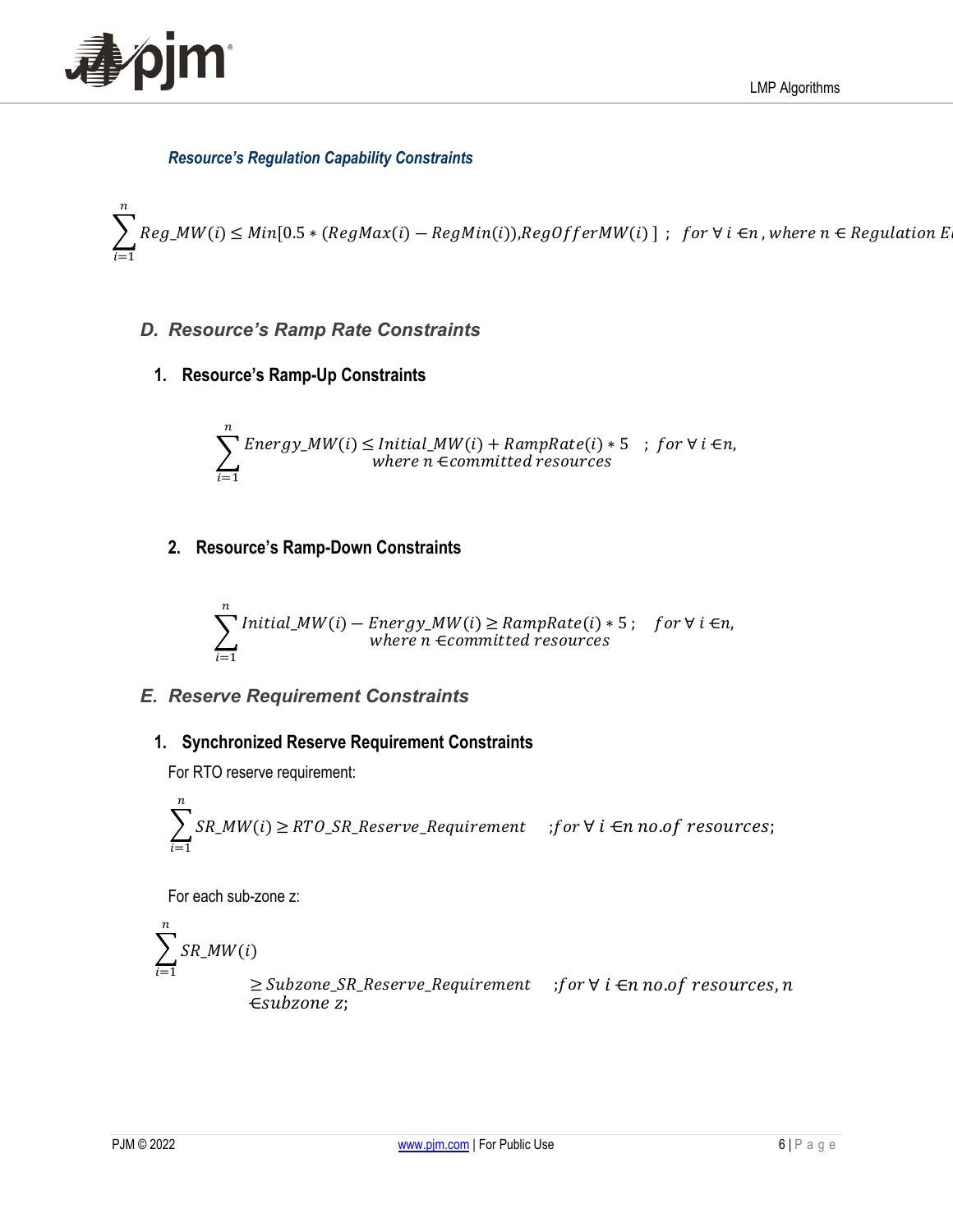

# <span id="page-9-0"></span>**2. Primary Reserve Requirement Constraints**

For RTO Primary Reserve Requirement:

$$
\sum_{i=1}^{n} SR\_MW(i) + NSR\_MW(i)
$$
  
\n
$$
\geq RTO\_NSR\_Reserve\_Required \quad ; for \forall i \in n \text{ no.} of resources;
$$

For each sub-zone z:

$$
\sum_{i=1}^{n} SR\_MW(i) + NSR\_MW(i)
$$
\n
$$
\geq Subzone\_NSR\_Reserve\_Required \quad ; for \forall i \in n \text{ no.} of \text{ resources}, n
$$
\n
$$
\in subzone \ z;
$$

## <span id="page-9-1"></span>**3. 30-minute Reserve Requirement Constraints**

The RTO 30-minute Reserve Requirement is calculated as:

$$
\sum_{i=1}^{n} SR\_MW(i) + NSR\_MW(i) + SecR\_MW(i)
$$
  
\n
$$
\geq RTO\_SecR\_Reserve\_Required \quad ; for \forall i \in n \text{ no.} of \text{ resources};
$$

For each sub-zone z:

$$
\sum_{i=1}^{n} SR\_MW(i) + NSR\_MW(i) + SecR\_MW(i)
$$
\n
$$
\geq Subzone\_SecR\_Reserve\_Required \quad \text{;} for \forall i \in n \text{ no.} of \text{ resources}, n
$$
\n
$$
\in subzone z;
$$